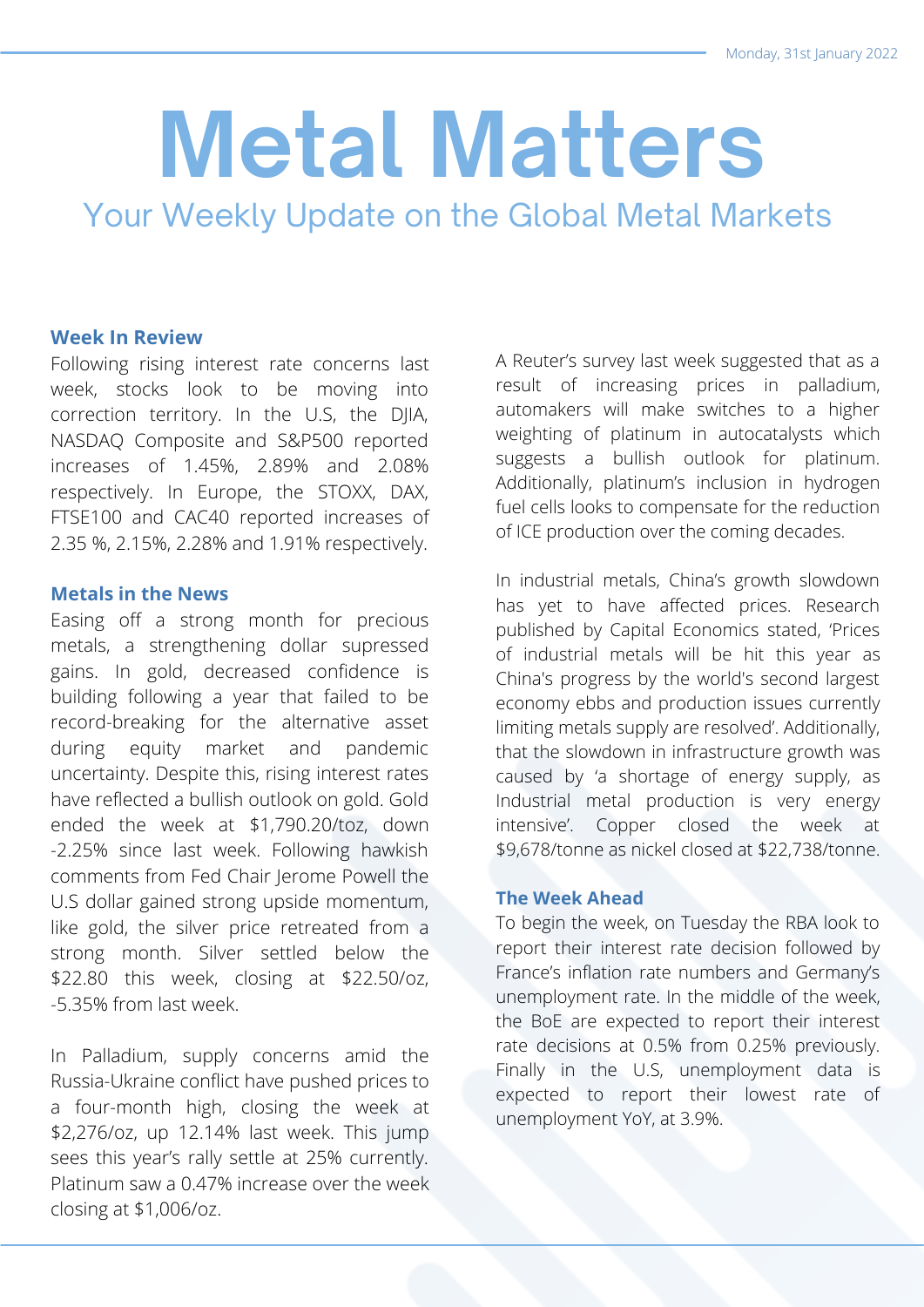

# **Graph of the Week - Annual % change in CPI, by date of forecast**

## **Metals - Spot Price**

| <b>Metal</b>  | Price 31st<br><b>January USD</b> | <b>Weekly</b><br><b>Change %</b> | Mtd.<br><b>Change %</b> | Ytd.<br><b>Change %</b> | <b>Price vs</b><br><b>50d MA</b> |
|---------------|----------------------------------|----------------------------------|-------------------------|-------------------------|----------------------------------|
| Gold          | 1,839                            | 0.2%                             | 1.4%                    | $-3.1%$                 | 1.9%                             |
| Silver        | 24.1                             | $-0.8%$                          | 0.9%                    | $-8.7%$                 | 4.8%                             |
| Platinum      | 1,031                            | $-0.3%$                          | 1.4%                    | $-3.9%$                 | 6.0%                             |
| Palladium     | 2,153                            | 2.0%                             | $-12.9%$                | $-12.1%$                | 13.8%                            |
| Copper        | 9,984                            | 0.0%                             | 4.8%                    | 28.8%                   | 3.0%                             |
| <b>Nickel</b> | 24,000                           | 0.0%                             | 23.0%                   | 45.1%                   | 13.7%                            |

Note: All performance data to Monday 31st January. Future positioning based on CFTC and SHFE data. Past performance is not an indicator of future performance and the value of an investment may fall as well as rise. Investors take on currency risk when taking unhedged exposure to commodities. Source: Bloomberg, NTree International

# **GPF ETC Listings**

|                                   |              |                    |            | <b>Exchange listings and trading currencies</b> |            |                              |                |                             |         |                             |                   |           |
|-----------------------------------|--------------|--------------------|------------|-------------------------------------------------|------------|------------------------------|----------------|-----------------------------|---------|-----------------------------|-------------------|-----------|
|                                   |              |                    |            | <b>Xetra</b>                                    |            | <b>London Stock Exchange</b> |                |                             |         | <b>Borsa Italiana</b>       | <b>SIX</b>        |           |
| <b>Name</b>                       | <b>ISIN</b>  | <b>Base</b><br>Ccy | <b>TER</b> | <b>Ticker EUR</b>                               | <b>WKN</b> | <b>Ticker</b><br><b>USD</b>  | Sedol          | <b>Ticker</b><br><b>GBX</b> | Sedol   | <b>Ticker</b><br><b>EUR</b> | <b>Ticker CHF</b> | Valor     |
| <b>GPF Physical Copper ETC</b>    | XS2314659447 | <b>USD</b>         | 0.85%      | OIIE                                            | A3GQ0Q     | TCOP                         | BMYLVM1        | <b>TCUS</b>                 | BMYLVLO | TCOP                        | TCOP              | 112161508 |
| <b>GPP Physical Nickel ETC</b>    | XS2314660700 | <b>USD</b>         | 0.75%      | OIIF                                            | A3GQ0R     | <b>TNIK</b>                  | BMYLVQ5        | <b>TNIS</b>                 | BMYLVN2 | <b>TNIK</b>                 | <b>TNIK</b>       | 112161525 |
| <b>GPF Physical Gold ETC</b>      | XS2265368097 | USD                | 0.12%      | OIIA                                            | A3GNPX     | TGLD                         | <b>BMYCKG1</b> | <b>TAUS</b>                 | BKQMVS4 | TGLD                        | TGLD              | 58961848  |
| <b>GPF Physical Silver ETC</b>    | XS2265369574 | <b>USD</b>         | 0.20%      | OIIB                                            | A3GNPO     | <b>TSLV</b>                  | BMYCKH2        | <b>TAGS</b>                 | BKQMVT5 | <b>TSLV</b>                 | <b>TSLV</b>       | 58847211  |
| <b>GPF Physical Palladium ETC</b> | XS2265370234 | <b>USD</b>         | 0.20%      | OIID                                            | A3GNPY     | TPAL                         | <b>BMYCKK5</b> | <b>TPDS</b>                 | BKQMVZ1 | <b>TPAL</b>                 | TPAL              | 58847495  |
| <b>GPF Physical Platinum ETC</b>  | XS2265369731 | <b>USD</b>         | 0.20%      | OIIC                                            | A3GNPZ     | <b>TPLT</b>                  | BMYKCKJ4       | <b>TPTS</b>                 | BKQMW03 | <b>TPLT</b>                 | TPLT              | 58847471  |

### **Trading AP: Flow Traders MM: GHCO, Peel Hunt, Winterflood**